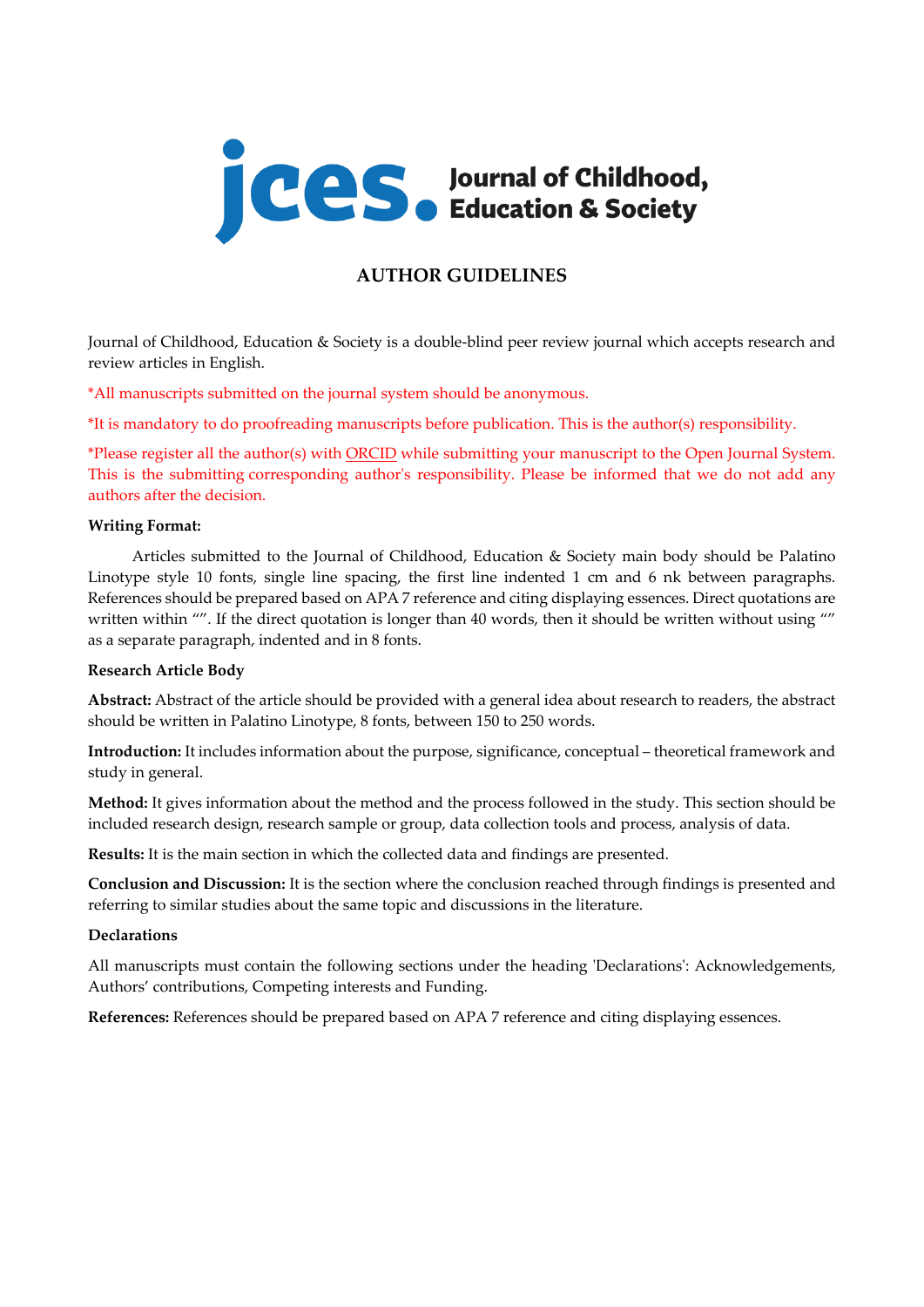#### **TABLE and FIGURE RULES**

#### **Demonstrate to Table**

**Table 1.** Table names should be Palatino Linotype style, 8 font, 6 nk space before and after tables, single line spacing

|                 | 70    |
|-----------------|-------|
| Code $1:xxxx$   | 16.66 |
| $Code 2:$ $xxx$ | 33.33 |
| Code 3: xxx     | 10.00 |

### **Demonstrate to Figure**

Figure names should be Palatino Linotype style, 8 font, 6 nk space before and after tables, single line spacing



**Figure 1.** Figure name, first letter capital, Palatino Linotype, 8 font

### **CITING and REFERENCES WRITING RULES**

The citation and reference presentation of works, which is to be submitted to the Journal of Childhood, Education & Society, should be prepared following APA 7 rules. For more information please visit APA website[: https://apastyle.apa.org/](https://apastyle.apa.org/)

References in the article should be cited according to APA 7 rules (e.g. Bitner, 1994). If more than one citation is used, the citation should be given in alphabetical order. For example, the reference should be given as (Adams, 2014; Brown and Caste, 2004; Toran et al., 2019).

| <b>Citation Formats*</b> |                                    |                                       |                                        |                                              |
|--------------------------|------------------------------------|---------------------------------------|----------------------------------------|----------------------------------------------|
| Type of citation         | <b>First Narrative</b><br>citation | Second and more<br>Narrative citation | <b>First Parenthetical</b><br>citation | Second and more<br>Parenthetical<br>citation |
| One author               | Turner (2014)                      | Turner (2014)                         | (Turner, 2014)                         | (Turner, 2014)                               |
| Two authors              | Turner and O'Neill<br>(2014)       | Turner and O'Neill<br>(2014)          | (Turner & O'Neill,<br>2014)            | (Turner & O'Neill,<br>2014)                  |
| Three or more Authors    | Turner et al. (2014)               | Turner et al. (2014)                  | Turner et al. (2014)                   | (Turner et. al., 2014)                       |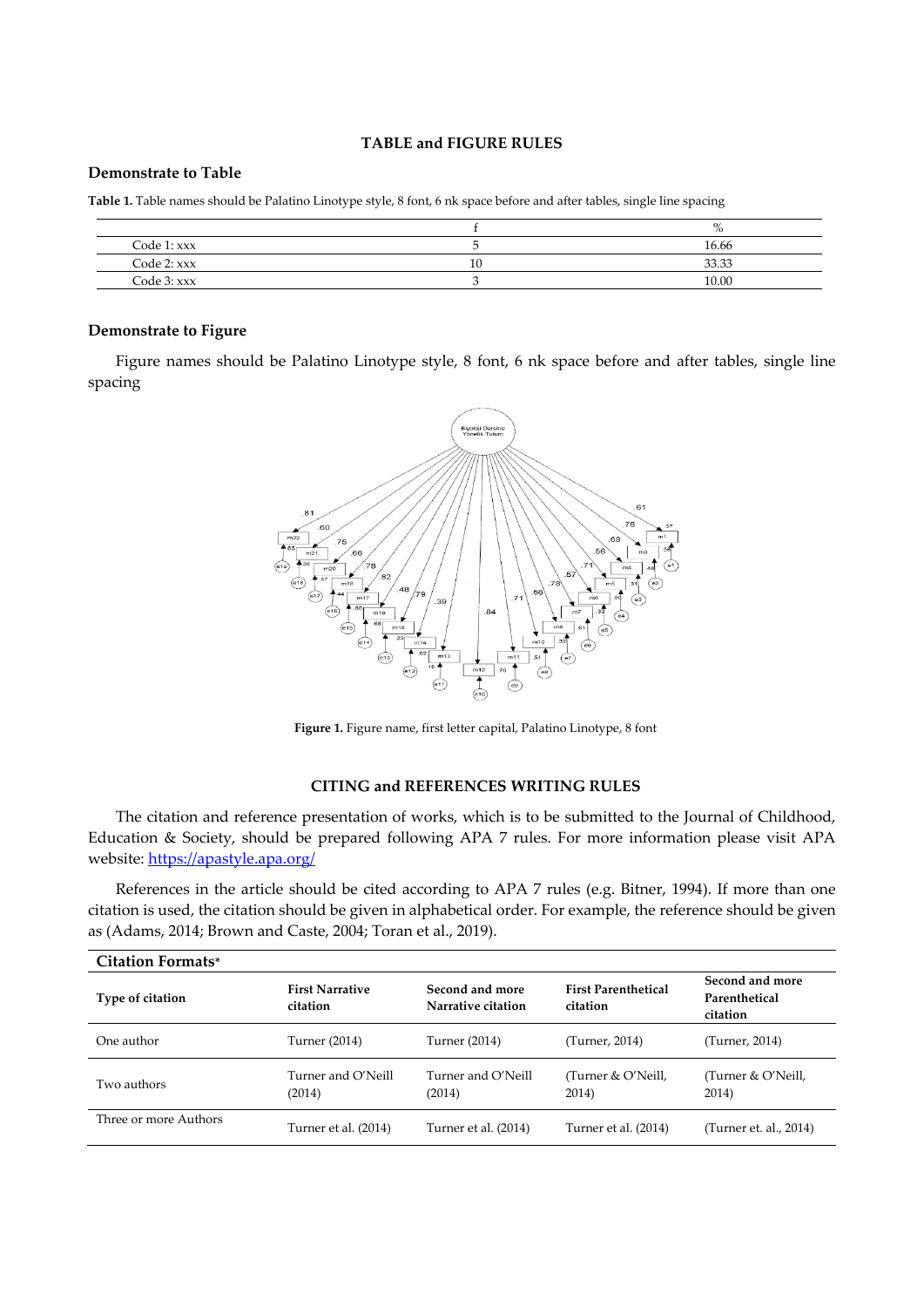| Abbreviation of<br>institutions (for<br>commonly used<br>ones) | Organization for<br>Economic<br>Cooperation and<br>Development<br>(OECD, 2014) | OECD (2014) | (Organization for<br>Economic<br>Cooperation and<br>Development<br>$[OECD]$ , 2014) | OECD (2014) |  |
|----------------------------------------------------------------|--------------------------------------------------------------------------------|-------------|-------------------------------------------------------------------------------------|-------------|--|
|----------------------------------------------------------------|--------------------------------------------------------------------------------|-------------|-------------------------------------------------------------------------------------|-------------|--|

When preparing the bibliography form, in MS Office **Paragraph Indent** and **Space Tab** on the **Special** section hanging next to the value should be 1 cm; **Line Spacing** should be single-spaced, and line spacing for the lower and upper part should also be set to 6 nk, the text aligns should be set to justify (As shown in Figure 2).

# **References**

References should be prepared based on APA 7 reference and citing displaying essences.

### *Articles:*

Surname, A. (2017). Title of the article. *Journal of Childhood, Education & Society, 1*(1), 11-18. doi

Adams, K. (2014). What is a child? Children's perceptions, the Cambridge Primary Review and implications for education. *Cambridge Journal of Education, 44*(2), 163-177. <https://doi.org/10.1080/0305764X.2013.860082>

### *Online first articles with DOI number*

Surname, A. (2017). Title of the article. *Journal of Childhood, Education & Society,* Online first. doi

Chan, H. F., Guillot, M., Page, L., & Torgler, B. (2015). The inner quality of an article: Will time tell?. *Scientometrics.* Online first[. https://doi.org/10.1007/s11192-015-1581-y](https://doi.org/10.1007/s11192-015-1581-y)

#### *Books:*

Surname, A. (2017). *Title of the book*. Publisher

Buckingham, D. (2000). *After the death of childhood: Growing up in the age of electronic media*. Polity.

# *Edited Book, No Author*

Surname, A. A (Ed.). (Year of publication). *Title of work: Capital letter also for subtitle*. Publisher. DOI (if available)

Leitch, M. G., & Rushton, C. J. (Eds.). (2019). *A new companion to Malory*. D. S. Brewer.

#### *Chapter in Edited Books:*

- Surname, A., & Surname, B. (2017). Title of the chapter. In A., Editor and B. Editor (Eds.) *Name of edited book* (pp.xx-xx). Publisher
- Prout, A., & James, A. (2015). A new paradigm for the sociology of childhood? Provenance, promise and problems. In A. James and A. Prout (Ed.) *Constructing and reconstructing childhood: Contemporary issues in the sociological study of childhood* (pp.6-28). Routledge

#### *Books with more than one edition:*

Surname, A. (Year of publication). *Title* (xx ed.). Publisher

Belcher, W. (2019). *Writing your journal article in twelve weeks: A guide to academic publishing success* (2nd ed.). University of Chicago Press.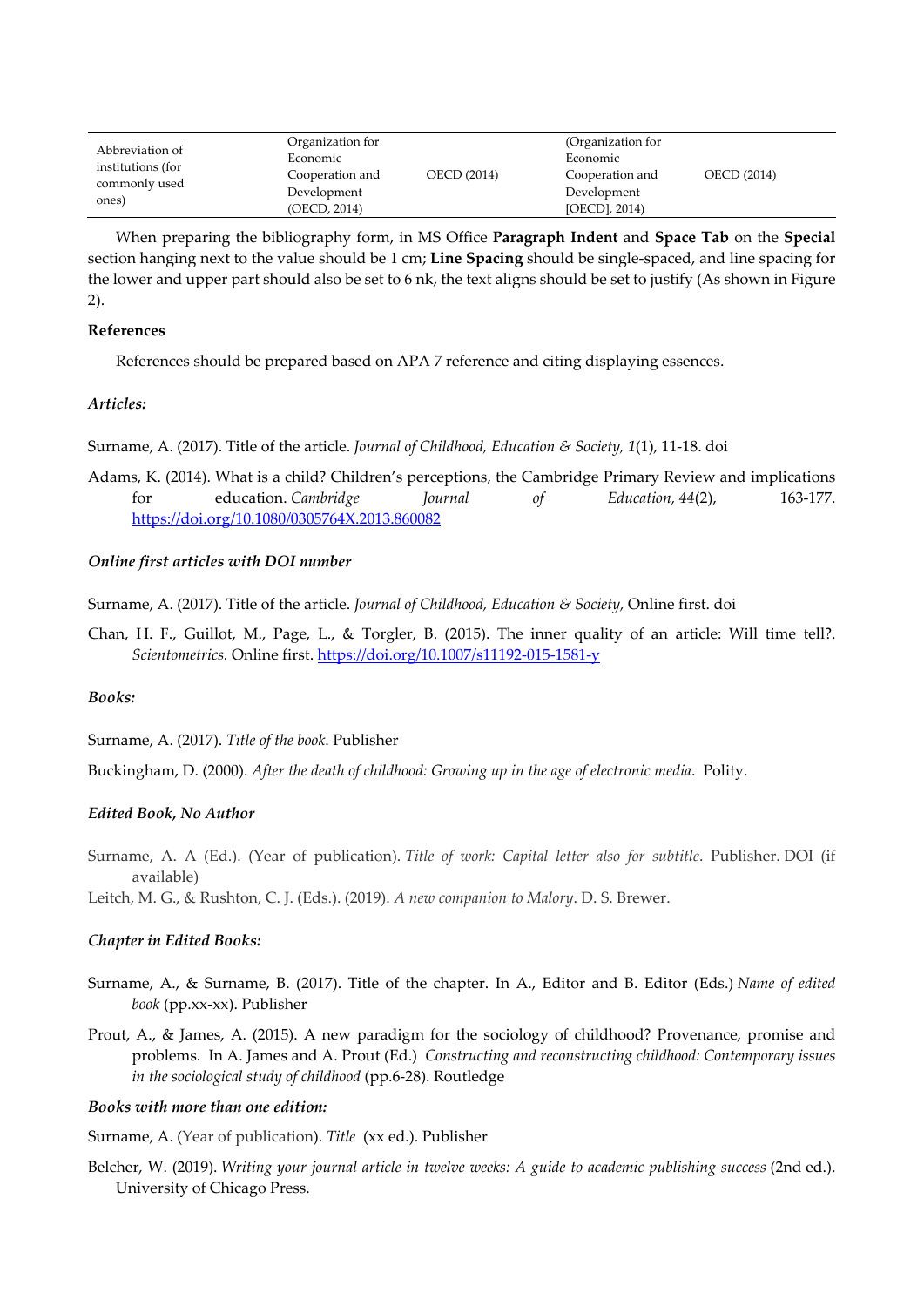#### *A few volumes in a multi-volume work:*

- Surname, A. A. (Year of publication). *Title of work: Capital letter also for subtitle* (Vol. #)*.* Publisher. DOI (if available)
- David, A., & Simpson, J. (Eds.). (2006). *The Norton anthology of English literature: The Middle Ages* (8<sup>th</sup> ed., Vol. A). W. W. Norton and Company.

#### *Unpublished Doctorate and Master Thesis:*

- Surname, A. (Year of publication). *Title of the doctoral thesis* [Unpublished doctorate thesis]. University.
- Savahl, S. (2010). *Ideological constructions of childhood* [Unpublished doctorate thesis]. University of the Western Cape.

#### *Edited Conference Proceedings*

- Surname, A. A., & Surname, A. A. (Eds.). (Year). *Title of Proceedings*. Publisher. URL (if applicable)
- Huang, S., Pierce, R., & Stamey, J. (Eds.). (2006). *Proceedings of the 24th annual ACM international conference on the design of communication*. ACM Digital Library. https://dl.acm.org/citation.cfm?id=1166324&picked=prox

#### *Presentation Without an Online Source*

- Surname, A. A., Surname, B. B., Surname, C. C., & Surname, D. D. (Year, Month Day). *Title of contribution* [Description of contribution]. Title of Symposium/Conference, Location.
- Matson, E. (2018, Nov. 5). *Drones and autonomous vehicles: The latest new technology to come with potential threat* [Conference session]. Dawn or Doom 2018 Conference, Purdue University, West Lafayette, IN, United States.

#### *Presentation with Online Source*

- Surname, A. A., Surname, B. B., Surname, C. C., & Surname, D. D. (Year, Month Day). *Title of contribution* [Description of contribution]. Title of Symposium/Conference, Location. URL
- Bailey, C. (2019, April 5). *How to get your brain to focus* [Address]. TEDxManchester, Manchester, U.K. https://www.youtube.com/watch?v=Hu4Yvq-g7\_Y

#### *Individual Presentation in A Larger Symposium/Panel/Congress/Conferences*

- Surname, A. A., Surname, B. B., Surname, C. C., & Surname, D. D. (Year, Month Day). Title of contribution. In E. E. Chairperson & F. F. Chairperson (Chairs), *Title of larger symposium/panel* [Description of symposium/panel] Title of symposium/conference, Location. URL if available
- Fabian, J. J. (2020, May 14). UX in free educational content. In J. S. Doe (Chair), *The case of the Purdue OWL: Accessibility and online content development* [Panel presentation] Computers and Writing 2020, Greenville, NC, United States.

### *Internet Documents:*

Surname, A. (Year of publication). *Title of the article*. [URL](http://xxxx/)

National Association for the Education of Young Children (2009). *NAEYC standards for early childhood professional preparation programs.*